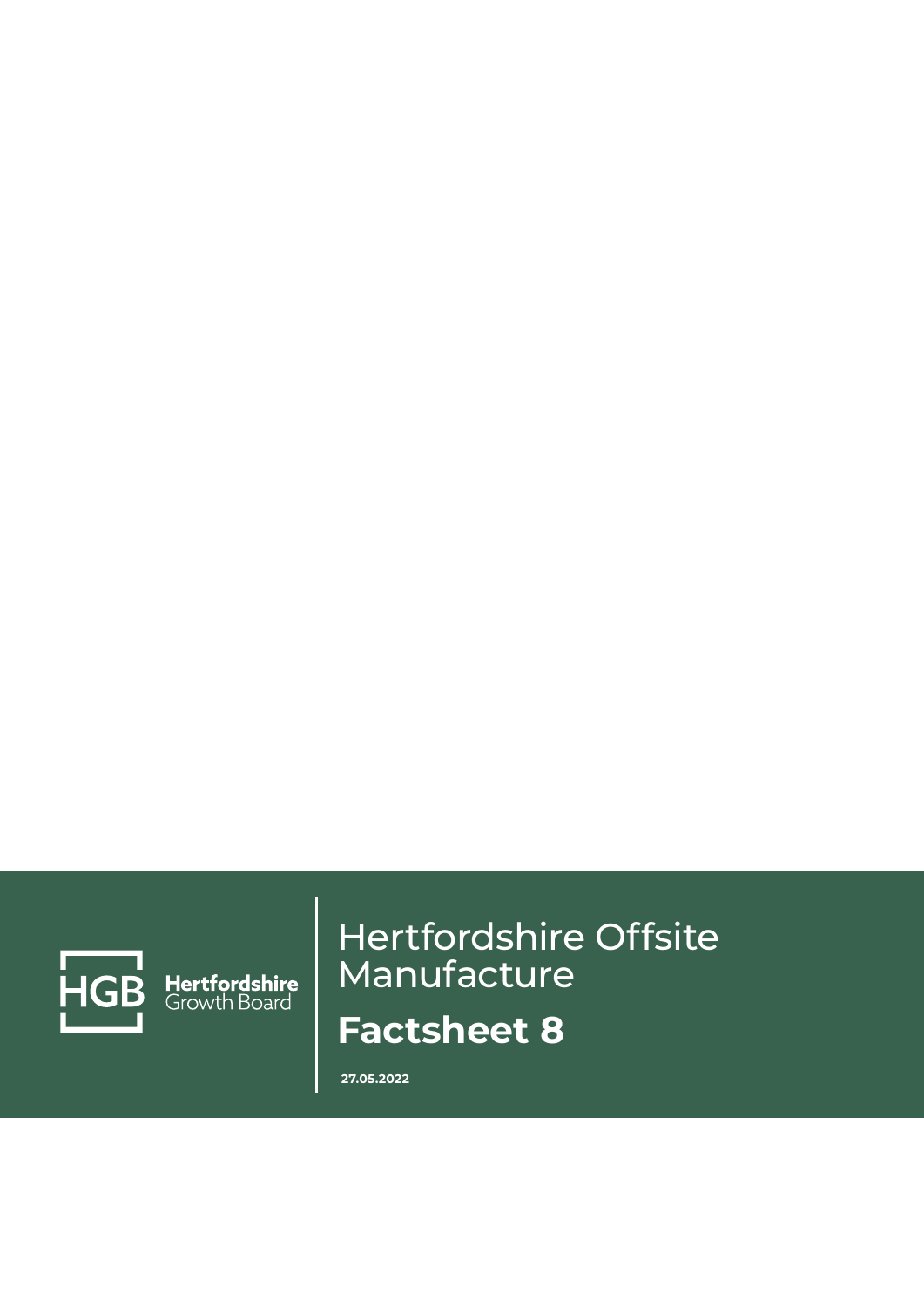### **Factsheet 8: Why Elements Europe?**

#### **Who are Elements Europe (EE)?**

Elements Europe has been delivering offsite solutions to the construction industry since 2005, and in this time has become one of the UK's leading manufacturers.

Over the years, their accredited systems have successfully delivered solutions across a multitude of sectors including housing, hotels, student accommodation, defence, healthcare, education and most recently what is proving to be the fastest growing sector for EE, the Private Rented Sector.

EE manufactures both a fully volumetric whole property solution as well as room pod solutions to these sectors.

EE offer complete flexibility, with the ability to offer completely bespoke solutions. From concept to completion its teams collaborate to ensure it consistently exceeds client's expectations.

#### **Building information modelling (BIM)**

EE's offsite factory produces housing portfolio options, uses state-of-art BIM software offering Developers and Designers pre-made BIM Objects. BIM Objects use three-dimensional design and on-time information sharing, offering an effective solution for handling the organisation and budget challenges of today's complex construction projects.

BIM object concept design and cost certainty enables developers and design teams to use BIM Objects of the modules to build conceptual modular project solutions at viability, land purchase and pre-application stages with a high degree of accuracy. The BIM Objects data provides detailed schedules and bills of materials enabling immediate, transparent cost certainty from these early stages, reducing the risk in development and construction.

BIM Object Production Management and Procurement ensures that once the project is given the green light to proceed to construction the BIM Objects move into the production stage with data being translated immediately into procurement and build schedules for the factory ensuring a quick, efficient and quality controlled process. There is no waiting for estimators, quantity surveyors or schedulers to calculate quantities.

BIM Object production progress combined with their Smart Factory production monitoring system will provide on-time information sharing regarding the projects overall progress.

BIM Object Completion – even before actual completion the BIM Objects are used to build detailed operations and maintenance information for operators of the homes. The data information will match production and be fully detailed enabling long term benefits for users.

Elements Europe's Housing Portfolio – BIM Objects will help projects by:

- Increasing certainty at early stages of development – time, cost and quality
- Reducing design time and cost
- Providing ideas for developers and designers to develop into projects
- Improving accuracy in design
- Improving accuracy in materials scheduling reducing costs and increasing time certainty
- Reducing traditional estimating. quantity surveying and scheduling times
- Providing on time transparent information sharing regarding the projects progress
- Removing risk of co-ordination with clash control being completed in the BIM Object model

#### External links:

Elements Europe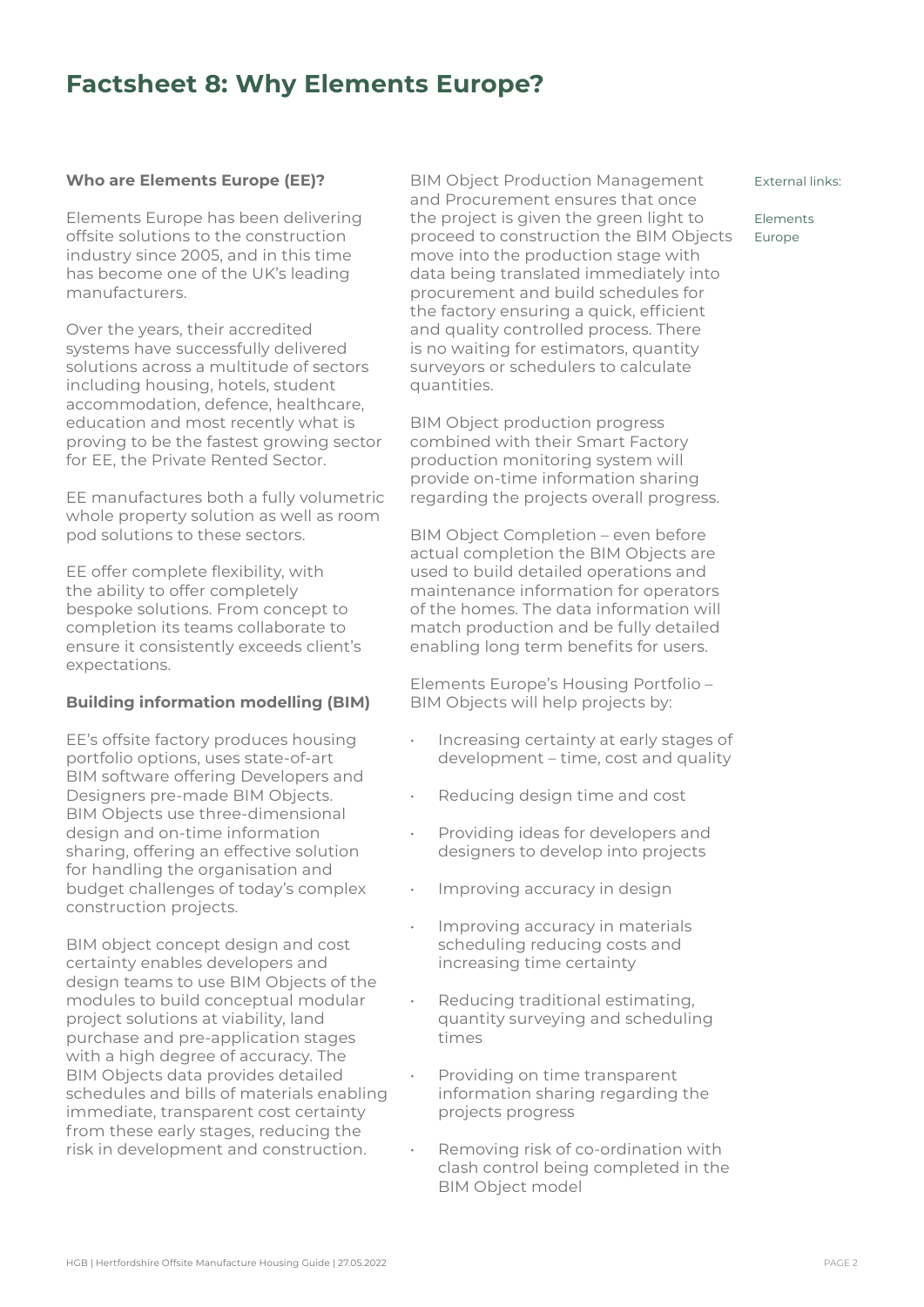# **Factsheet 8: Why Elements Europe?**

#### **Portfolio**

EE's portfolio of modular residential solutions is extensive, having delivered homes across a spectrum of house types and tenures, ranging from detached family homes to multi storey dwellings. Whether it be for a local authority, housing association or the open market, EE has the experience to deliver.

All homes are manufactured offsite in a factory environment before being delivered to site fully finished and ready to install. The offsite manufacturing process guarantees a higher standard of quality and a streamlined process leading to reduced build programmes and a reduction in waste during construction.

Flexibility is key, EE can build up to 23 storeys high with a range of external finishes, roof design, and window styles to choose from. Internally they offer high quality fixtures and fittings to provide clients with a desirable living space.

#### **EE offer:**

- Housing design options which can be Nationally Described Space Standards (NDSS) compliant
- Options to fulfil the Approved Document M requirements
- Options which are compliant with The London Plan
- Options to fulfil requirements set by the Supplementary Planning Guidance (SPG)
- All homes are fully mortgageable and covered by the industry standard
- NHBC building warranty, or Building Life Plans (BLP) which are accepted by all major lenders
	- BOPAS accredited



















premier, Approved